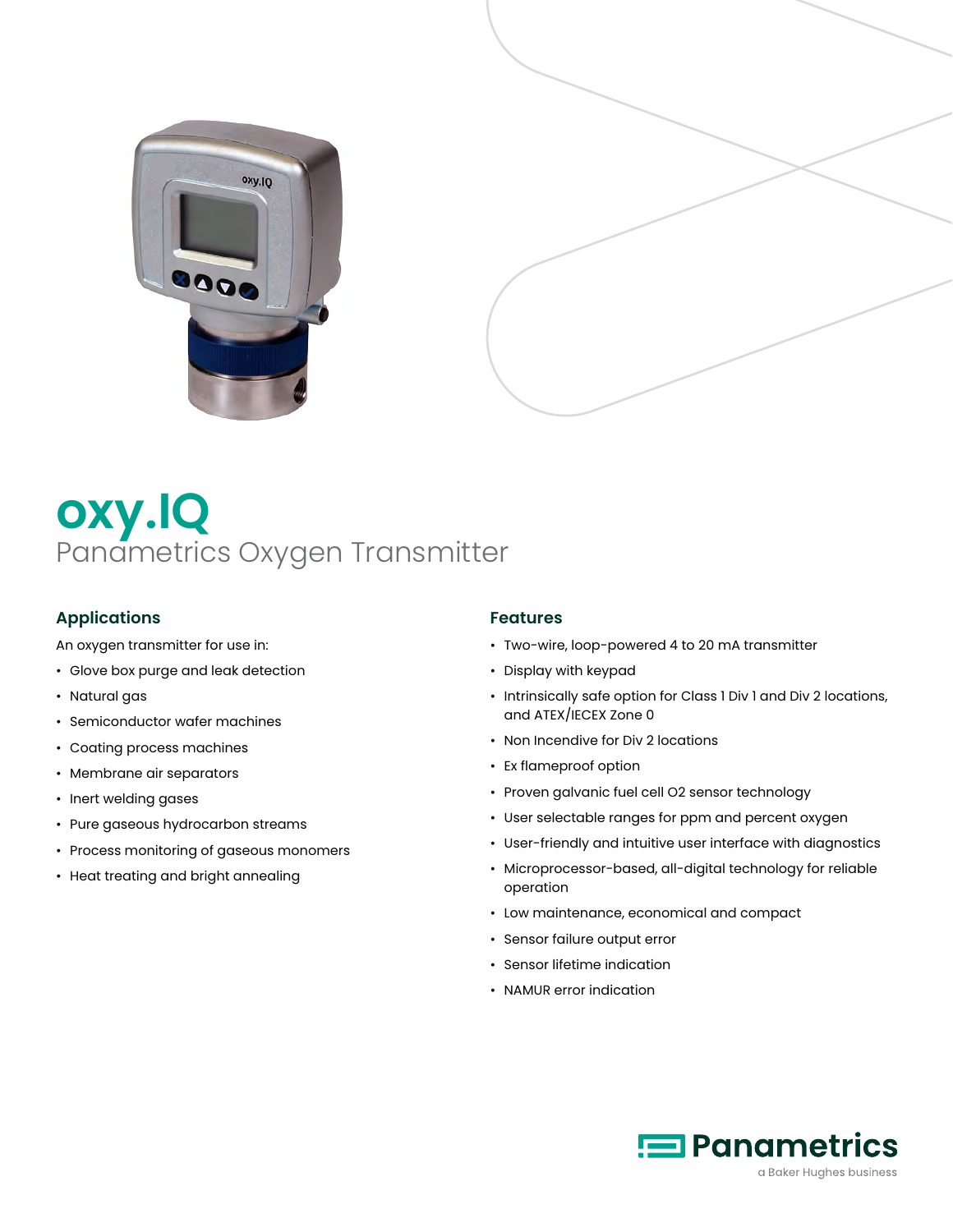### **Panametrics oxygen transmitter**

The oxy.IQ is a highly reliable and cost-effective two-wire, loop-powered transmitter with a linearized 4 to 20 mA output. It measures oxygen in ten ppm ranges and six percentage ranges. All ranges are user-selectable. This compact transmitter uses proven sensor technology to accurately measure O2 in a variety of gases, even in hazardous environments.

#### **Proven sensor technology**

The oxy.IQ's oxygen sensor is an advanced galvanic fuel cell that provides superior performance, accuracy, stability and long life. The cell's innovative design eliminates the potential for negative signal output, reduces sources of contamination.

The cell is unaffected by other background gases or hydrocarbons and is compatible with acid gases(OX-2 and OX-4 cells). Recovery from air at low ppm levels takes just a few minutes. Because the cell is self-contained, minimal maintenance is required. There is no electrolyte to change or electrodes to clean.

#### **Intrinsically safe**

When equipped with optional zener barriers or a galvanic isolator, the oxy.IQ can be mounted in a hazardous (classified) location.

## **Control at the tip of a finger**

The rugged oxy.IQ is controlled by a microprocessor that enables the user to select the range, trim outputs and perform calibration. Improved user interface includes userselectable and programmable ranges, sensor diagnostics including a sensor lifetime feature and sensor raw signal, low reading/sensor failure signal and temperature compensation. Programming is easily done using the keypad and display. These keypad buttons allow complete functionality in hazardous areas when equipped with a zener barrier or a galvanic isolator per drawing 752-347.

#### **Installation flexibility**

The compact oxy.IQ, with its built-in microprocessor, is designed to fit easily into any installation site. The oxy.IQ can be installed right at the sampling point, whereas other transmitters must be rack or panel mounted.

#### **Sample systems**

In addition to standard features and options, Panametrics offers a full line of sample handling systems for a variety of applications. If needed, Panametrics can design and build a sample conditioning system to meet unique application requirements. Please contact Panametrics for details.

#### **Oxygen sensor interference gases**

| Gas              | $OX-1$ and<br>$OX-5,$<br>ppm | $OX-2,$<br>ppm.  | $OX-3, %$ |        | $OX - 4. %$ |        |
|------------------|------------------------------|------------------|-----------|--------|-------------|--------|
|                  | Cont                         | Cont             | Cont.     | Int(1) | Cont.       | Int(1) |
| H <sub>2</sub> S | <5 ppm                       | $\langle$ 10 ppm | 0.0005%   | 0.01%  | 0.001%      | 0.1%   |
| SO <sub>3</sub>  | $\langle$ 10 ppm             | $\langle$ 10 ppm | 0.01%     | 0.1%   | 0.01%       | 0.1%   |
| SO <sub>2</sub>  | $\langle$ 10 ppm             | (3)              | 0.01%     | 0.1%   | (3)         | (3)    |
| <b>HCI</b>       | <1000 ppm                    | (3)              | 0.1%      | 1.0%   | (3)         | (3)    |
| <b>HCN</b>       | <1000 ppm                    | (3)              | 0.1%      | 1.0%   | (3)         | (3)    |
| CO <sub>2</sub>  | <1000 ppm                    | (3)              | 0.1%      | 20%    | (3)         | (3)    |
| NO <sub>2</sub>  | (2)                          | (2)              | (2)       | (2)    | (2)         | (2)    |

Cont. = Continuous, Int. = Intermittent

(1) Recommended maximum exposure 30 minutes followed by flushing with ambient air for equal period

(2)Minimal effect on sensor performance, but produces signal interference of 1:2 ratio, ppm levels only. For example, 100 ppm NO2 looks like 200 ppm O2

(3) Minimal effect on sensor performance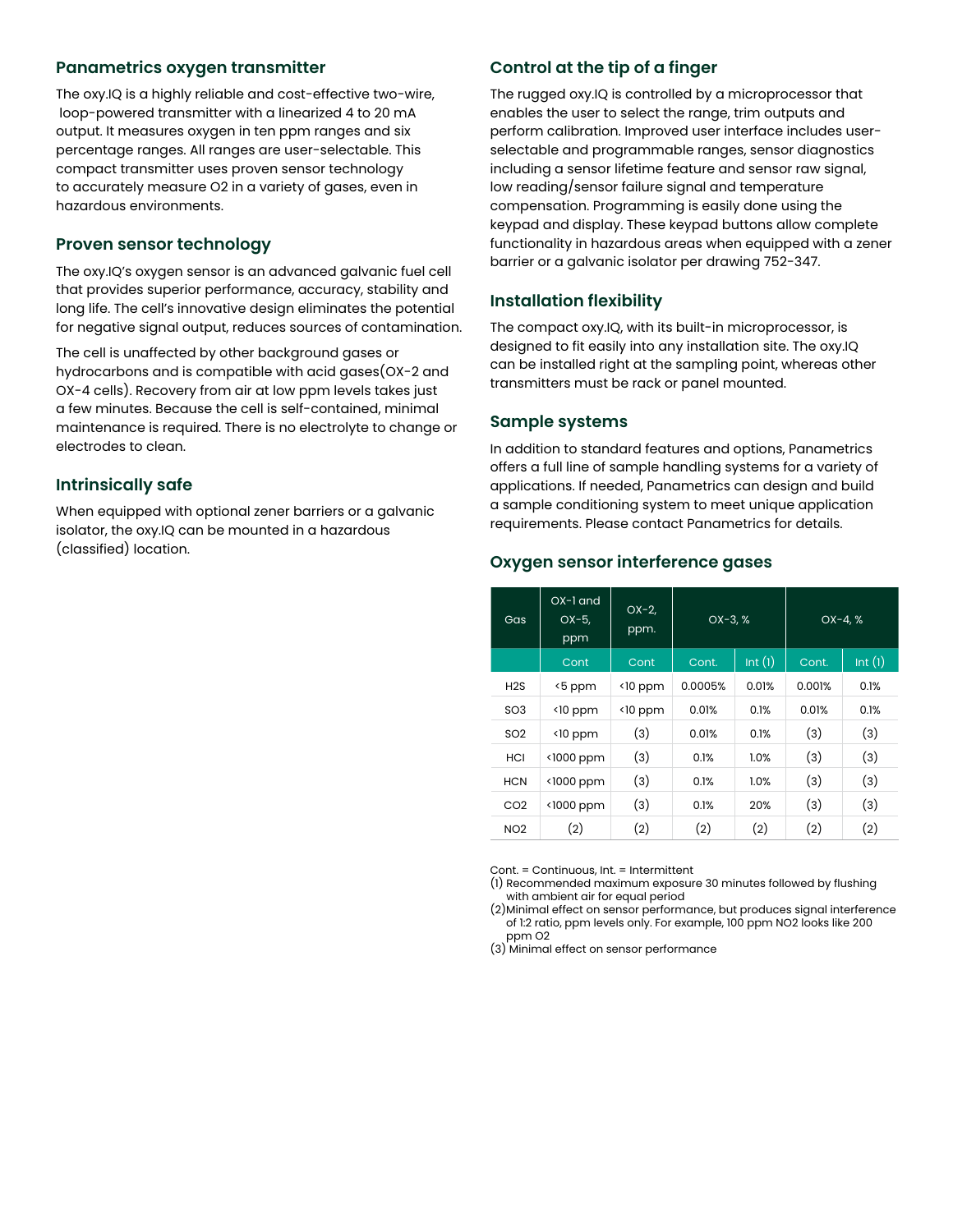# **oxy.IQ specifications**

# **Intrinsically safe (IS) installation**

Intrinsically safe installations require a zener barrier, one IS cable and one non-IS cable.

## **Power requirements**

24 to 28 VDC at 50 mA

### **Cable**

PN 704-1318: blue jacket, twisted pair with connector; 26 AWG; 2 or 10 m length

# **Output**

Total load must equal 250 Ω ±5% when using zener barrier

# **General purpose and non-incendive (Div 2) installations**

Standard option package or IS package, no Zener barrier or galvanic isolator is required.

# **Flamepoof installation**

Standard option mounted in Flameproof enclosure for ATEX or IECEX locations.

# **Power Requirements**

24 to 28 VDC at 50 mA

# **Cable**

PN 704-1317: black jacket, twisted pair with connector; 26 AWG; 2 or 10 m length

# **All installations**

# **Process wetted materials**

SS process unit: 316 stainless steel, Viton® O-ring, gold plated sensor electrical contacts and glass (Chemraz O-Ring Option)

### **User-selectable measurement ranges**

• PPM sensors:

- $-0$  to 10 ppmv O2 (OX-1 or OX-2 only)
- 0 to 20 ppmv O2 (OX-1 or OX-2 only)
- $-0$  to 50 ppmv O2 (OX-1 or OX-2 only)
- 0 to 100 ppmv O2
- 0 to 200 ppmv O2
- 0 to 500 ppmv O2
- 0 to 1000 ppmv O2
- 0 to 2000 ppmv O2
- 0 to 5000 ppmv O2
- 0 to 10,000 ppmv O2
- Percent sensors:
- 0% to 1% O2
- 0% to 2% O2
- 0% to 5% O2
- 0% to 10% O2
- 0% to 25% O2
- 0% to 50% O2

# **All installations**

# **Accuracy**

- ±1% of range at calibration point
- ±2% of range at the calibration point for the 0 to 10 ppmv range (OX-1 or OX-2 only)

# **Repeatability**

- ±1% of range
- $\cdot$   $\pm$ 2% of Range for the 0 to 10 ppmv range (OX-1, 2 only)

### **Resolution**

±0.1% of range

# **Linearity**

±2% of range (OX-1, 2, 3, 5)  $\pm 5\%$  of range (OX-4)

# **O2 sensor operating temperature**

32 to 113°F (0 to 45°C)

### **Sample pressure**

Vented to atmosphere during operation and calibration

## **Atmospheric pressure effect**

±0.13% of reading per mmHg (directly proportional to absolute pressure). During calibration, pressure and flow must be kept constant.

### **Process connection**

• 1/8 in. NPT inlet and outlet oxy.IQ Specifications

# **Dimensions**

4.10 x 2.75 x 2.05 in. (104.1 x 69.9 x 52.1 mm)

#### **Weight**

1.35 lb (612 grams)

### **Sample flow rate**

1.0 SCFH (500 cc/min) recommended for process units

# **Electrical classification/certification**

Intrinsically safe

### **USA/Canada**

- IS for Class I, Div 1, Groups ABCD, T4
- **ATEX and IECEx**
- Ex ia IIC Ga T4 Tamb -20 to 60°C

### **IS package, non-incendive without use of Zener barrier or galvanic isolator:**

• USA/Canada: Class 1, Div 2, Groups A, B, C, D; T4

### **Flame proof package**

• ATEX/IECEX Ex d IIC T4 IP66

# **European compliance**

Complies with EMC directive 2014/30/EU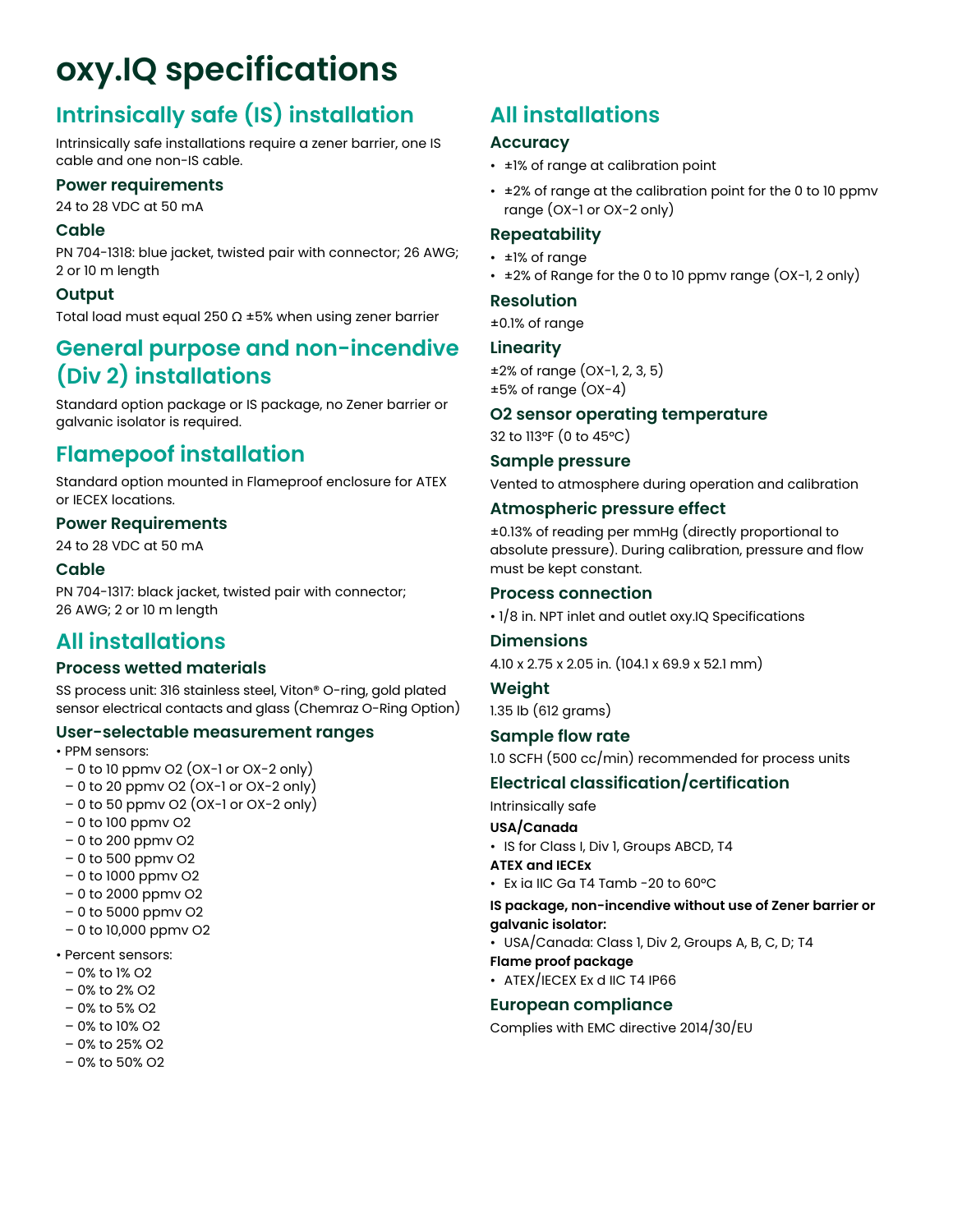# **Dimensions**



# FLAMEPROOF VERSION (ATEX/IECEX ONLY)



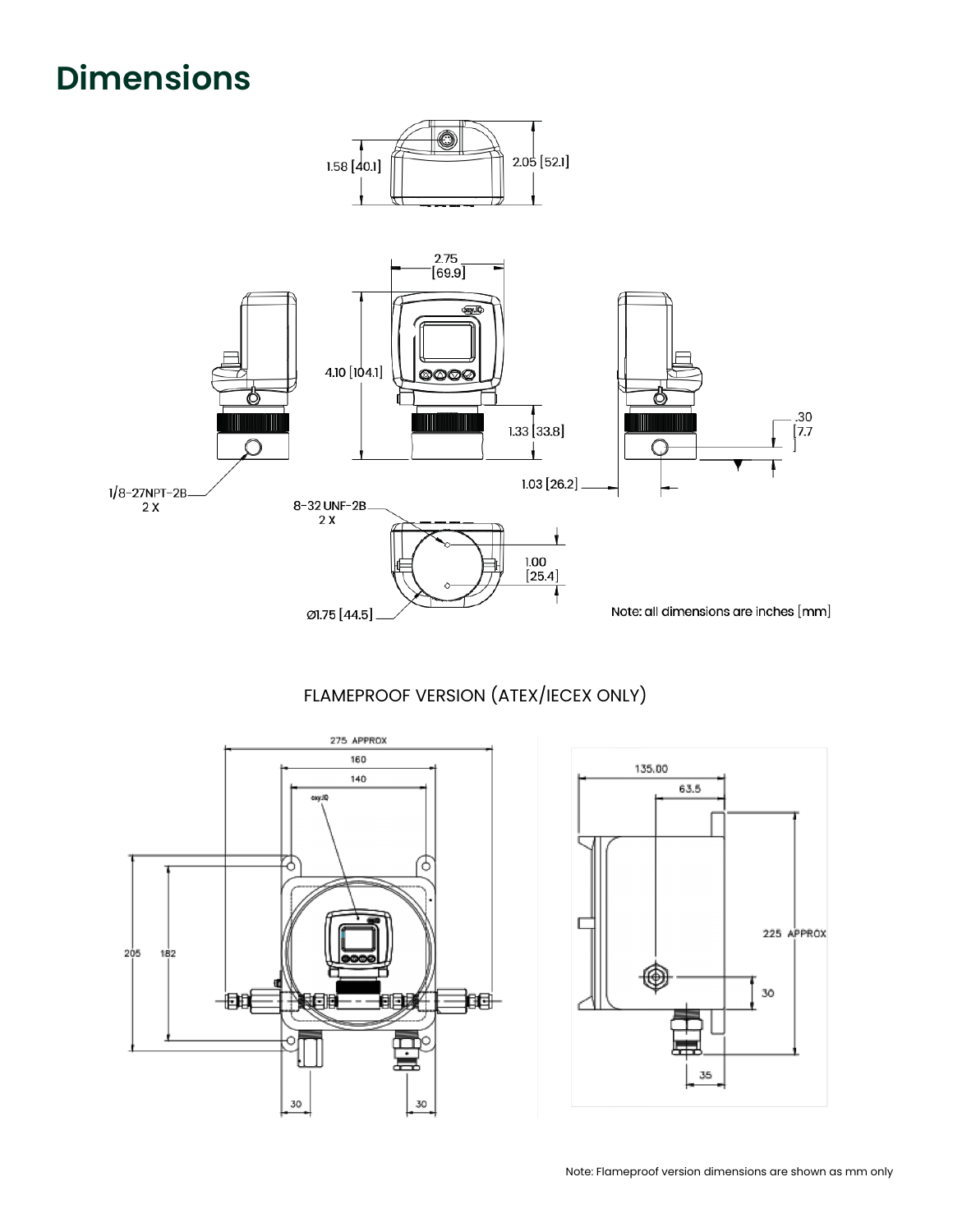# **Installation options**

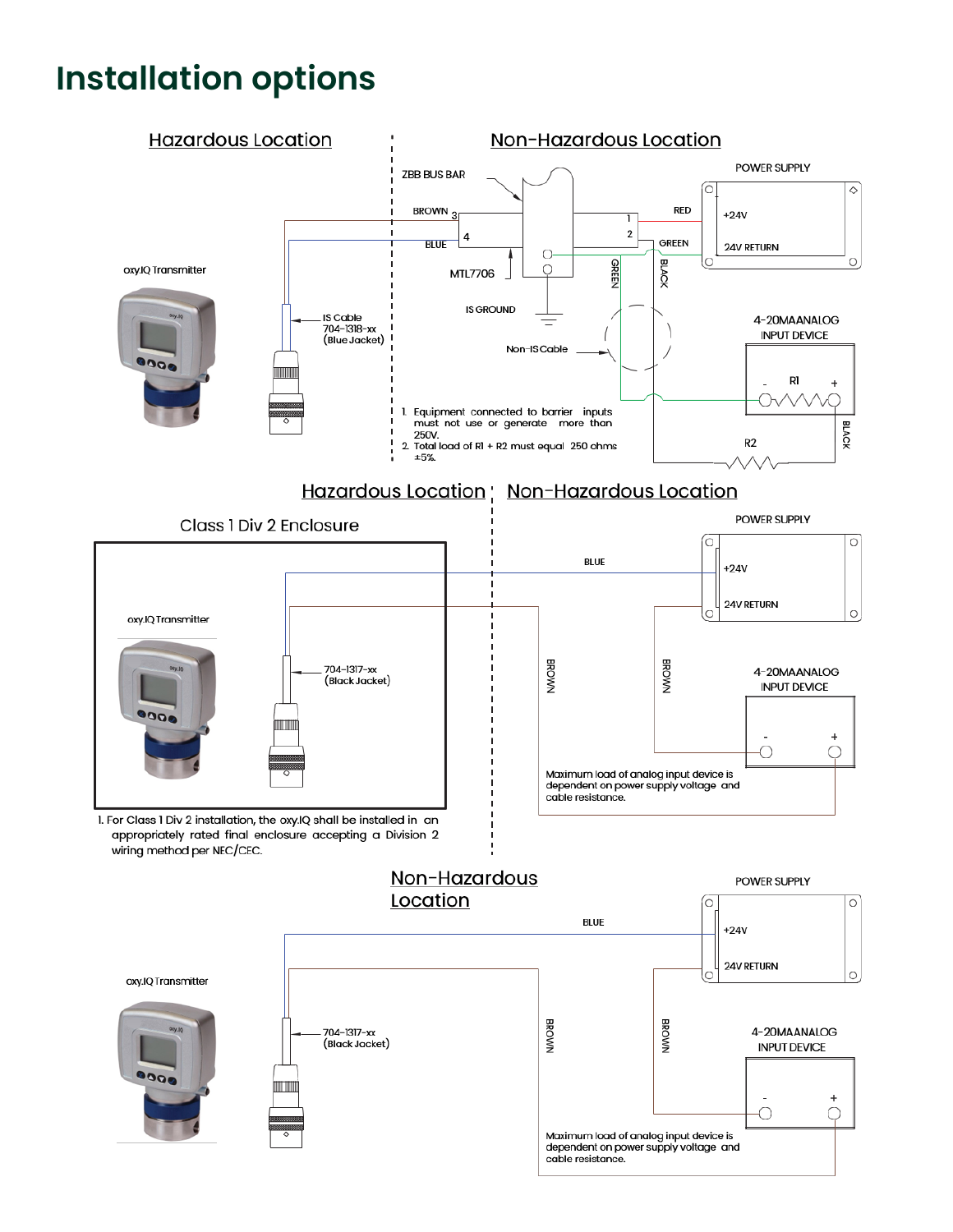# **Installation options**

## **Record selected option in blank spaces indicated at bottom of form. OXY.IQ-BCD-E Option Code**

### **A - Model only**

oxy.IQ Oxygen Transmitter; 4 to 20 mA output

## **B - Sensor**

0 No sensor

1 Standard ppm, 0 to 10, 20, 50, 100, 200, 500, 1000 ppm

2 Acid ppm, 0 to 10, 20, 50, 100, 200, 500, 1000 ppm

3 Standard percent sensor

4 Acid percent sensor

5 Standard ppm, 0 to 100, 200, 500 and 1000 ppm

### **C - Package**

 1 Standard 3 Intrinsically safe for ATEX/IECEX and US/CAN Class 1 Div1 or Non-incendive for US/CAN Class 1 Div 2 4 EX&IP66 ATEX/IECEx 6mm fittings in aluminium enclosure 5 EX&IP66 ATEX/IECEx 1/4" fittings in aluminium enclosure 6 EX&IP66 ATEX/IECEx 6mm fittings in 316SS enclosure 7 EX&IP66 ATEX/IECEx 316SS 1/4"fittings in 316SS enclosure

 **D - Cable length** 0 No cable 1 2 meter cable 2 10 meter cable 3 Demo cable

#### **E - Zener barrier**

0 None

1 Zener barrier

2 Galvanic isolator

#### **F-Base adapter**

0 Standard

- 1 O2X1 Adapter
- 2 TD Adapter
- 3 ISO KF/NW40 Adapter

4 Ambient Air Adapter

#### **S- Special**

- 0 No special selected
- 1 CHEMRAZ o-ring
- 2 Special consult factory

Note : For Option C=3 intrinsic safety, either zener barrier or galvanic isolator must be selected. For Class 1 Div 2, no barriers needed. Please refer to dwg 752-347 installation guidelines.

 $\frac{1}{2}$  -  $\frac{1}{2}$   $\frac{1}{2}$   $\frac{1}{2}$   $\frac{1}{2}$   $\frac{1}{2}$   $\frac{1}{2}$   $\frac{1}{2}$   $\frac{1}{2}$   $\frac{1}{2}$   $\frac{1}{2}$   $\frac{1}{2}$   $\frac{1}{2}$   $\frac{1}{2}$   $\frac{1}{2}$   $\frac{1}{2}$   $\frac{1}{2}$   $\frac{1}{2}$   $\frac{1}{2}$   $\frac{1}{2}$   $\frac{1}{2}$   $\frac{1}{2}$